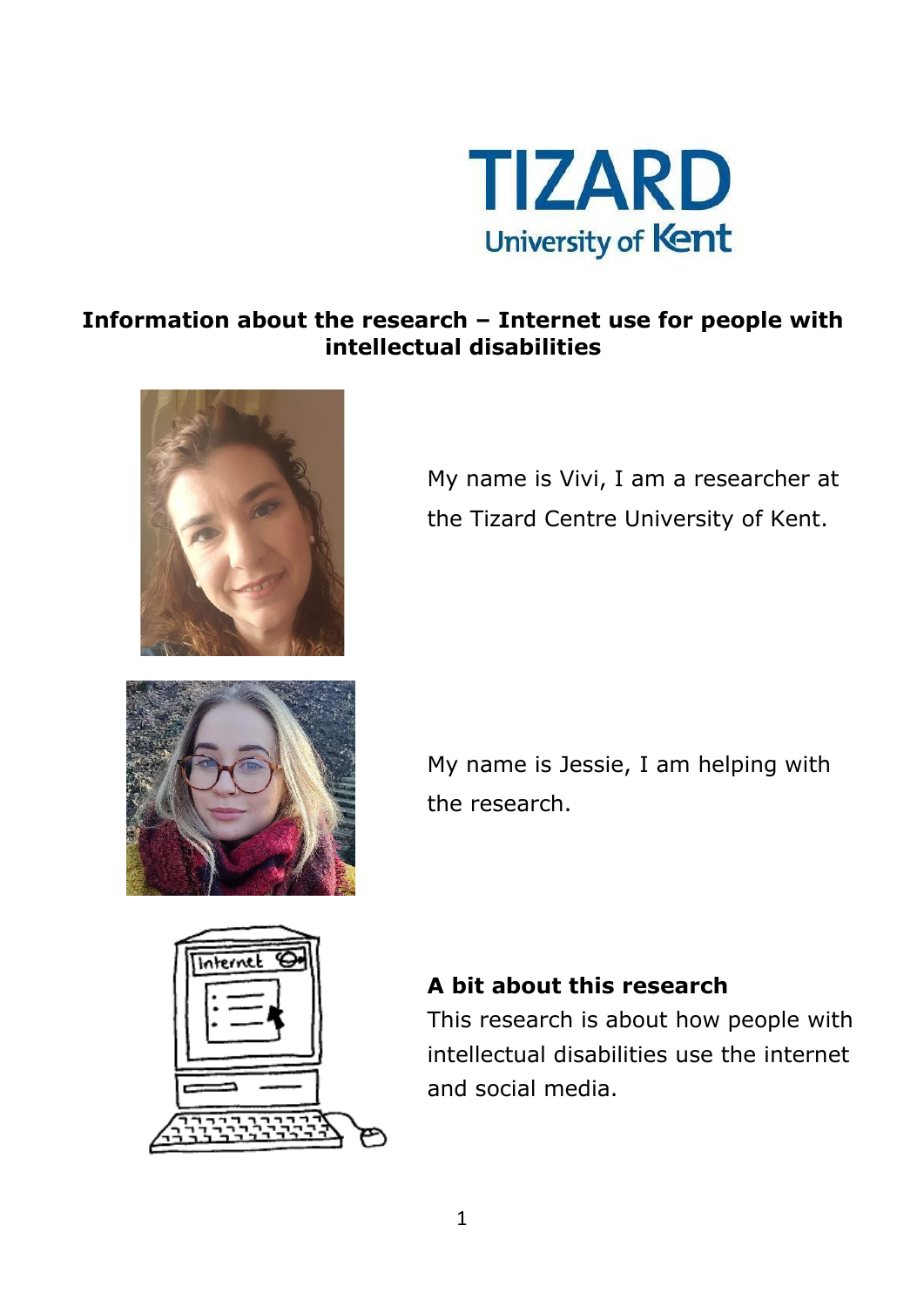You do not have to take part in this research. This is just some information about it.

After reading, you can decide if you would like to take part or not.

# **How could this research help people?**

The internet can be really good and can help us to do many different things. Sometimes, the internet can also be risky.

This research could help people to stay safer on the internet. It could also help staff and family to better support people to use the internet.

# **Why have I been asked to take part?**

I have asked if you would like to take part because you use the internet. You might be able to help me find out more about the good and bad parts of using the internet.

You do not have to take part if you do not want to.



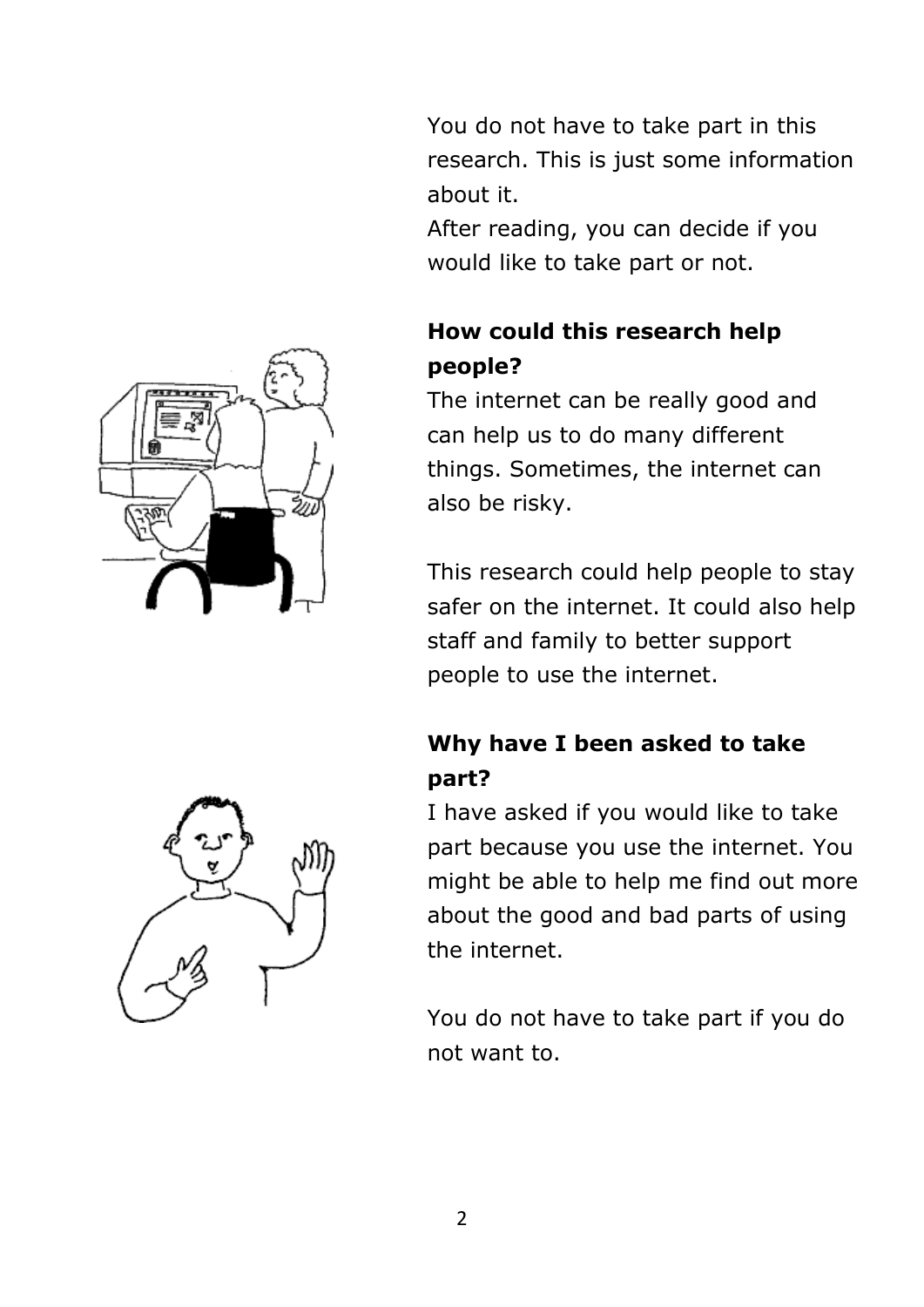







# **What will happen?**

If you decide to take part, I will talk with you in private and ask you some questions.

- We can talk in a place that you are comfortable, at a time that you are happy with.
- We can travel to meet you for the interview or we can do it online.
- This will take about half an hour, to an hour.
- I will ask you questions about how you use the internet, and what is good and bad about it.
- I will record what we talk about. This will just be a recording of your voice, and we will not record your face.
- The voice recorder will look like the one in the picture.
- You do not have to tell me anything which you do not want to, and you can stop talking to me at any time.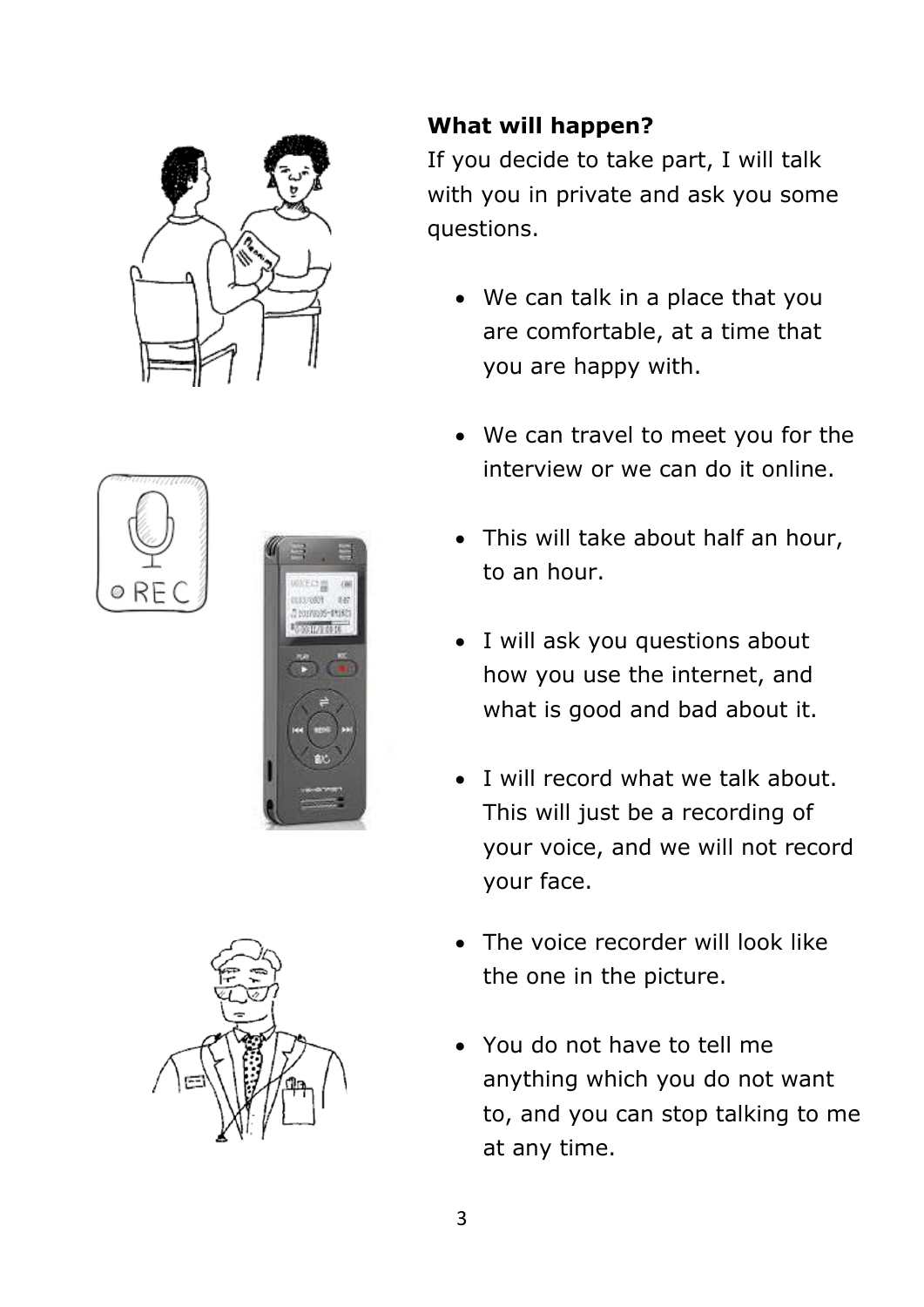

I will also write a letter to your GP to let them know you are taking part in the study. This is so they can support you, if you feel affected after taking part in the study.

#### **'Thank You' Voucher**



If you decide to take part, as a thank you for helping us, we will give you a £10 'Love2shop' voucher.

# **What if I tell you I am being hurt or someone I know is being hurt?**

If you tell me that you or someone you know is being hurt, I will have to tell someone about it. I will tell you first if I have to do this.

#### **What else should I know?**

Bad things might have happened to you on the internet. Talking about bad things that have happened could make you upset. It is important that you think about this when choosing if you want to take part or not.

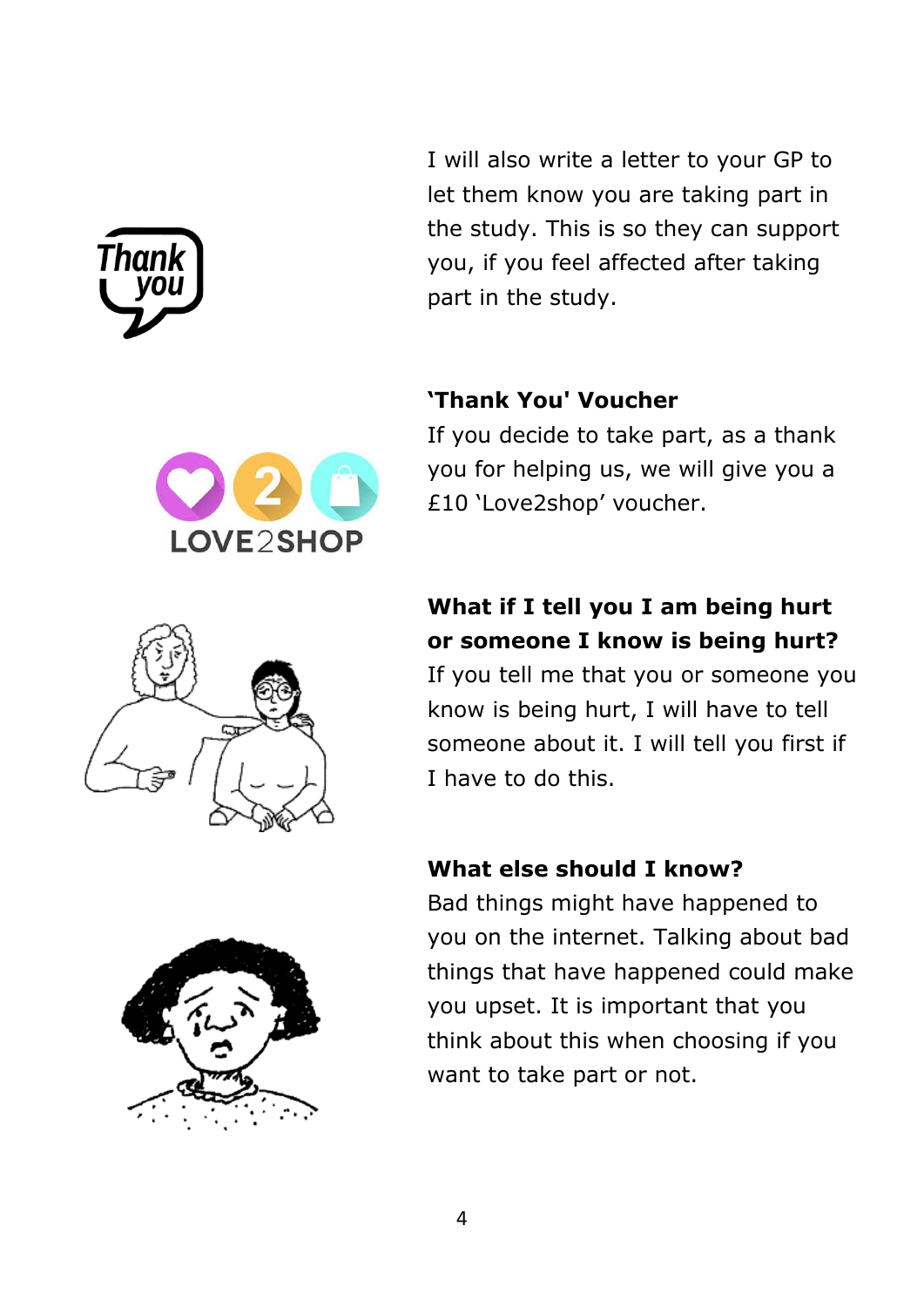I do not want to answer any more questions.O





If something bad has happened in the past and you get upset, you don't have to keep answering my questions.

#### **Can I leave the research?**

Yes. You can leave the research at any time, without telling us why. This is ok, and nothing bad will happen if you do this.

If you decide to leave, I will not use anything you have said. I will destroy your information so no-one will see it.

# **What will you do with my interview?**

I will listen to the recording of your interview and type it onto a computer. Then I will use your answers to make a report. Your name will not be used in the report and nobody will be able to tell that it is you.

# **Your Information and Privacy**

• Researchers must follow the law when they collect information. This is to keep the information you have given us safe and private.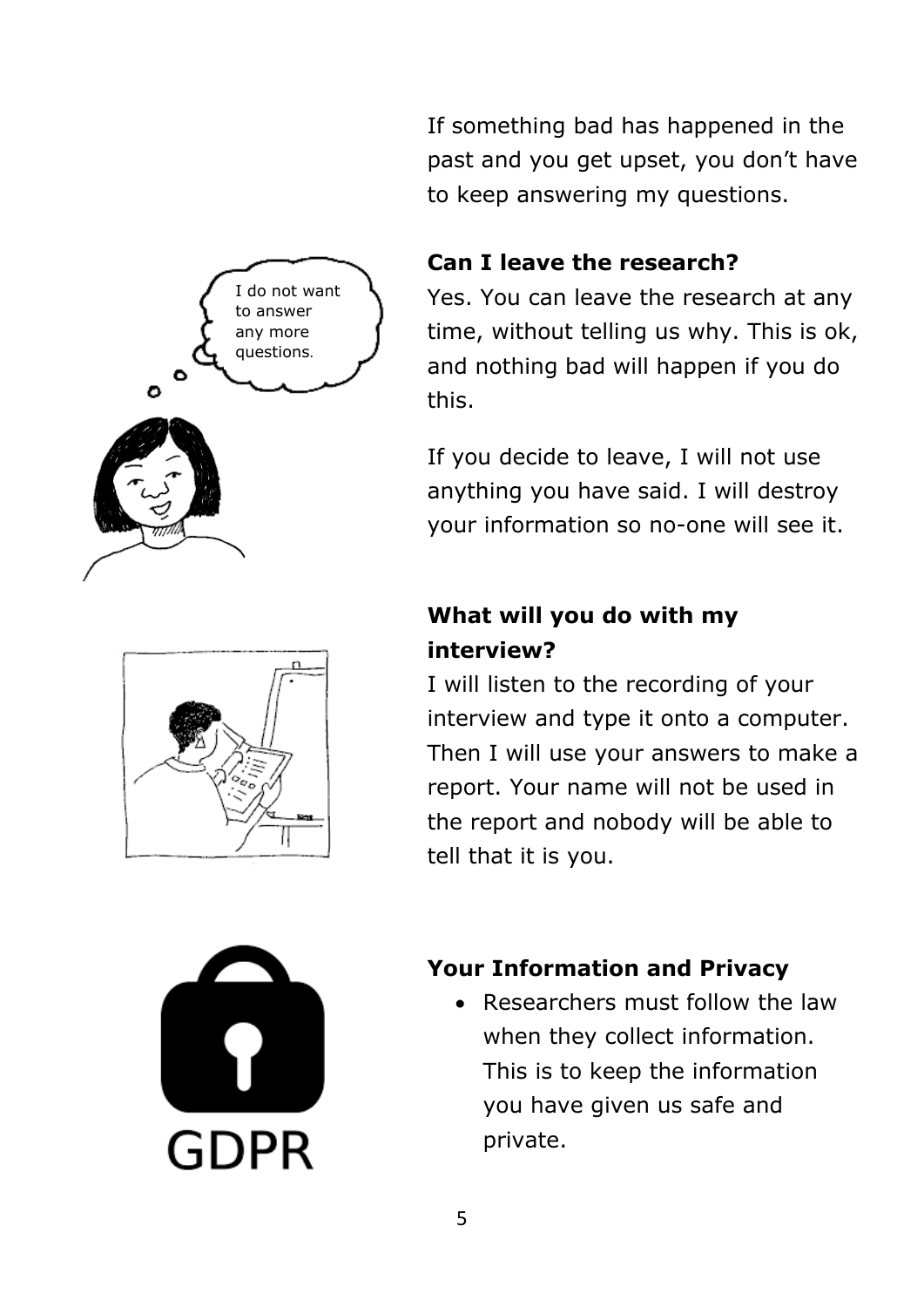- 
- This law is called General Data Protection Regulations and is known as GDPR.
- Researchers have to remove all information that can identify people – this means names, addresses, and any other information that could identify you.



If you have questions about what will happen to your information, please ask us. You can phone us or email us.

Phone number: 01227 824784

Email: [saferonlinelives@kent.ac.uk](mailto:saferonlinelives@kent.ac.uk)

This is a link to the University's Privacy notice.

[https://research.kent.ac.uk/researchse](https://research.kent.ac.uk/researchservices/wp-content/uploads/sites/51/2018/05/GDPR-Privacy-Notice-Research.pdf) [rvices/wp](https://research.kent.ac.uk/researchservices/wp-content/uploads/sites/51/2018/05/GDPR-Privacy-Notice-Research.pdf)[content/uploads/sites/51/2018/05/GDP](https://research.kent.ac.uk/researchservices/wp-content/uploads/sites/51/2018/05/GDPR-Privacy-Notice-Research.pdf) [R-Privacy-Notice-Research.pdf](https://research.kent.ac.uk/researchservices/wp-content/uploads/sites/51/2018/05/GDPR-Privacy-Notice-Research.pdf)

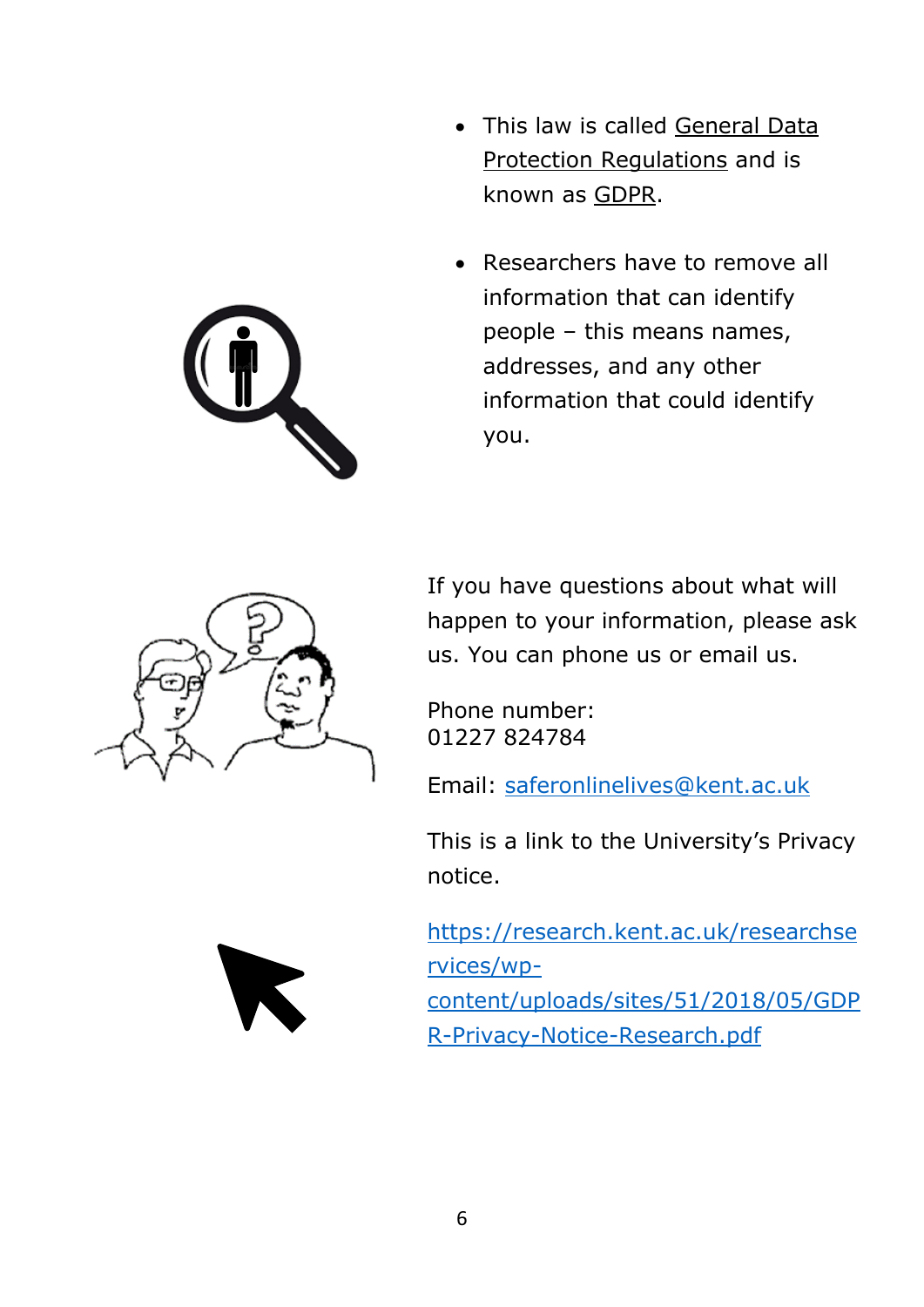This might be difficult to understand, and you may want to ask someone to help you go through it.



#### **What will happen when the research is finished?**

The research will be written up as a report and also put into a journal (this is like a magazine). I will also write an easy read summary, which I can send you.



# **Ethical Approval**

This research has been agreed by an ethics committee. This is a group of people who decide if the research is ok and safe.

# **If you have any questions, this is what you should do.**

If you would like to know more or have any questions about the research, you can phone us or email us.

Phone number: 01227 824784

Email: [saferonlinelives@kent.ac.uk](mailto:saferonlinelives@kent.ac.uk)

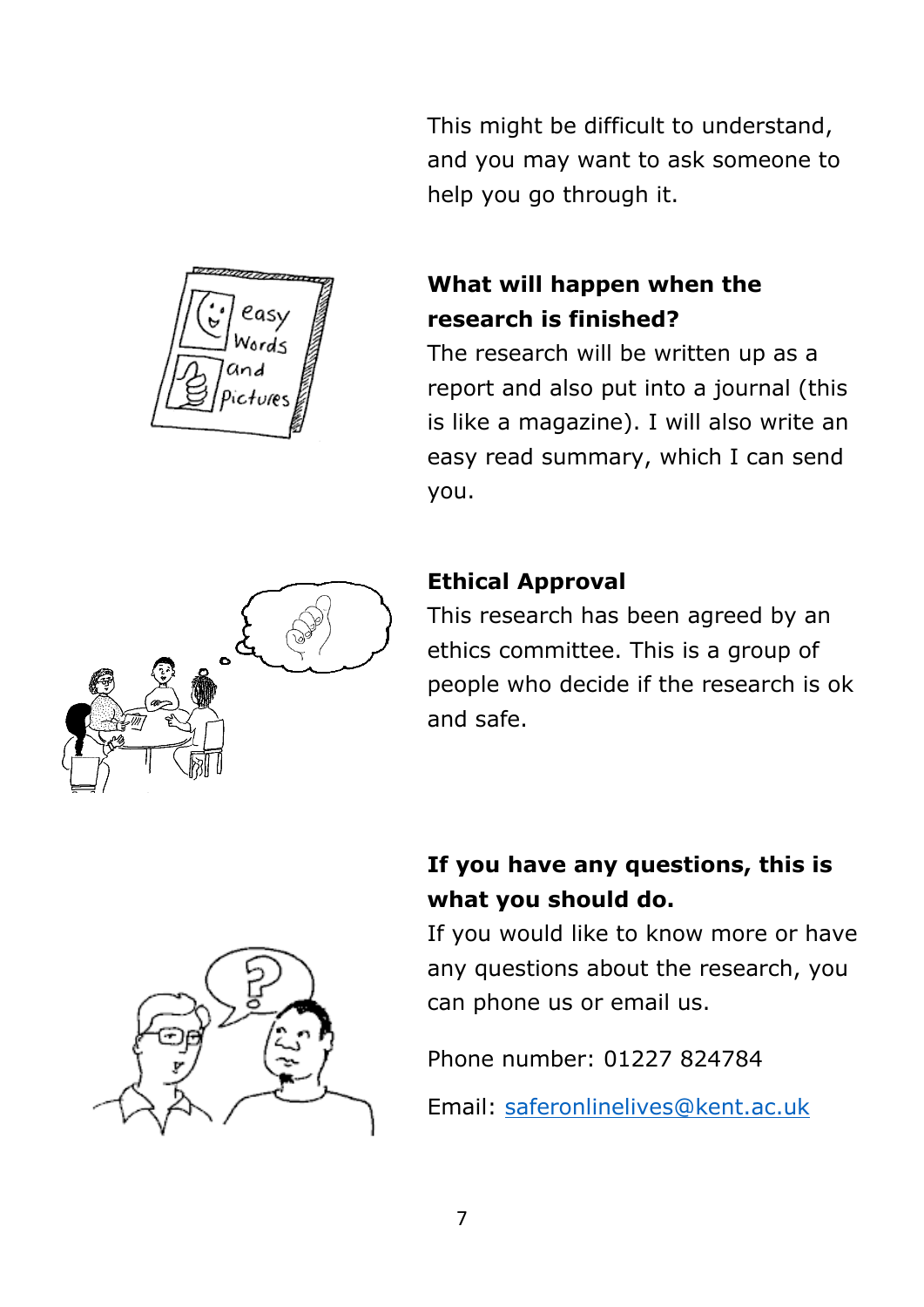We will be happy to speak with you and tell you more before you decide whether you would like to take part or not.





#### **Taking part in the research**

You are the only person who can decide if you want to say "Yes" or "No" to taking part in this survey. No-one else can tell you what to say.

If you say "No" to taking part this is okay and nothing bad will happen.

If you decide you would like to take part, you can phone us or email us.

Phone number: 01227 824784

Email: [saferonlinelives@kent.ac.uk](mailto:saferonlinelives@kent.ac.uk)

Then we can agree on a good time and place to do the interview.

#### **Taking part and not being happy**

There will be a part at the end of the survey where you can tell me about anything you were not happy with. You can also phone us or email us.